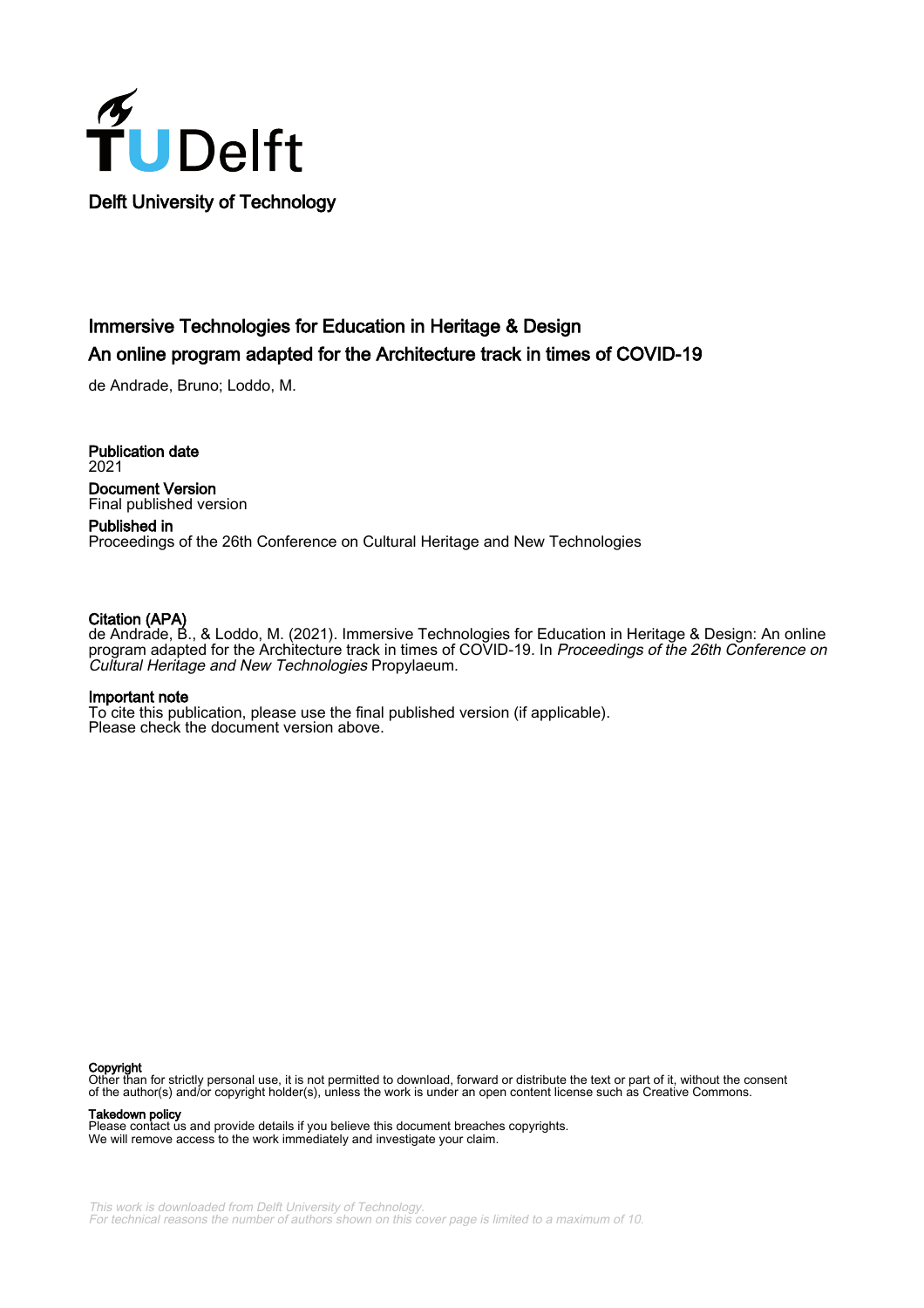# **Immersive Technologies for Education in Heritage & Design**

## **An online program adapted for the Architecture track in times of COVID-19**

Bruno DE ANDRADE, Department of Architectural Engineering and Technology, TUDelft, the Netherlands Marzia LODDO, Department of Architectural Engineering and Technology, TUDelft, the Netherlands

## *Keywords: Heritage-based design — Game-based learning — Geogames — Virtual reality — 360<sup>o</sup> photography.*

**CHNT Reference:** add full reference here: de Andrade, B., Loddo, M. (2021). 'Immersive Technologies for Education in Heritage & Design. An online program adapted for the Architecture track in times of COVID-19', in CHNT – ICOMOS Editorial board. *Proceedings of the 26th International Conference on Cultural Heritage and New Technologies.* Heidelberg: Propylaeum.

## **Introduction**

Applying imaging to architectural and urban heritage studies is not new. Drawing, painting and photographing, and most recently digital imaging have been applied as techniques for the representation and preservation of heritage buildings, cities and landscapes. New technologies and media in the service of heritage is a fast-growing field, best known as virtual or digital heritage (Wang et al., 2020). Such immersive experiences include Virtual Reality (VR), Serious Geogames have been enhancing and enriching how people experience heritage, improving and upscaling public involvement and knowledge about its cultural significance.

In particular, tourists have been using their mobile phones to share photos and comments of heritage attributes on social media. Such descriptions and hashtags are geo-located and inform what the public value and why, which can be of use to GLAM (Galleries, Libraries, Archives, and Museums) institutions. Similarly, serious geogames (Ahlqvist and Schlieder, 2018), serious/educational games with a geo-location element, and 360º Degree Photos and VR (Shehade and Stylianou-Lambert, 2020), have been contributing to an engaging built heritage virtual simulation, design and decision making practices, whilst attracting younger generations to topics related to conservation and sustainability.

# **Teaching methodology**

The heritage-based design topic through immersive technologies such as serious geogames and virtual reality were the innovation brought to the Bachelor Minor course in Heritage & Design in the Architecture track at TUDelft. Such tools integrated a temporary pilot program as an attempt to raise and keep the engagement of students while attending the learning goals of the course in the Fall semester of 2020 during the Covid-19 pandemic.

The teaching methods applied were knowledge transfer, learn-by-doing and self-learning. The architectural research methods (Groat and Wang, 2013) were Simulation and Modeling (e.g., digital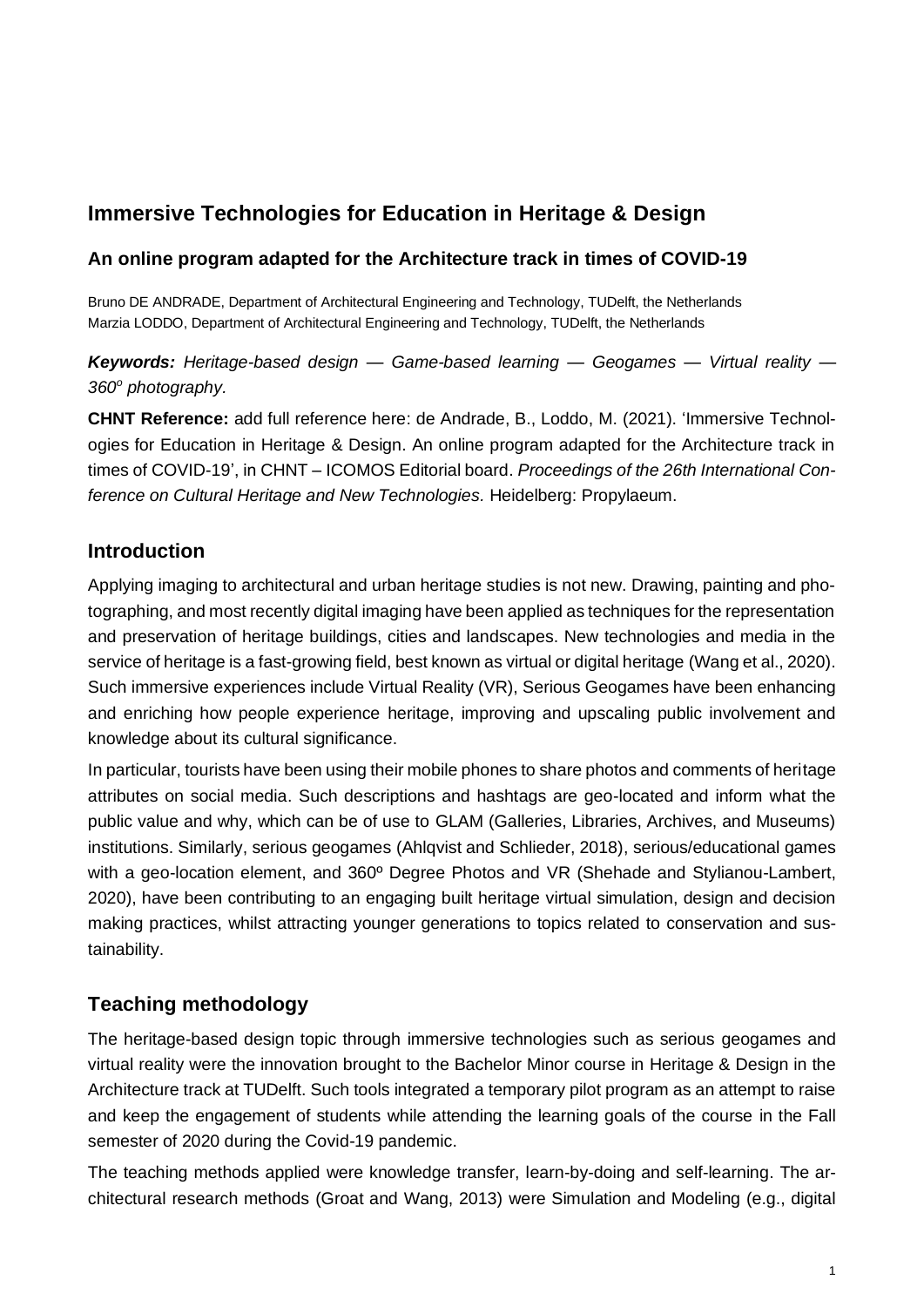

models, prototyping) and Qualitative (e.g., interviews, visual/narrative devices). The activities were structured in three consecutive phases: 1) Geogames fieldwork in the city of Delft, Netherlands; 2) Minecraft workshop in the city of Florence, Italy; 3) 360º Degree Photos and Virtual Reality workshop of a museum storage in the Netherlands and Belgium.

The phase 1 occurred in the first module of the Minor - City and Transformation (September - October 2020), and phases 2 and 3 in the third module - Architecture and Re-use (November 2020 - January 2021). The workshop sessions lasted 02:45 hours each including 38 students of the 4<sup>th</sup> year of the Architecture track, but also external students from Landscape Architecture (1), Industrial Design (2), Aerospace Engineering (1), Physics (1) and Chemistry (1).

## **Results**

#### **Geogames fieldwork**

This geogaming fieldwork (Figure 1) was self-organized by students in three groups related to three geogames - Pokémon GO, Harry Potter Wizards Unite and Ingress Prime. It was effective in terms of encouraging students to (re)discover the city through a derive stimulated by geogaming mechanics, rather than the traditional map-oriented fieldwork. It was also a great way to kick off the course, and keep students interested in the topic.



*Fig. 1. Documentation done by students playing Pokémon GO.*

#### **Minecraft workshop**

The Minecraft workshop was evaluated according to the Likert scale related to quality characteristics of the gameplay experience (Abdellatif et al., 2018). The Game design was rated as 4 by 62%, Usability also a 4 by 54%, and both Learning Outcomes and Cognitive Behavior a 3 and 4 equally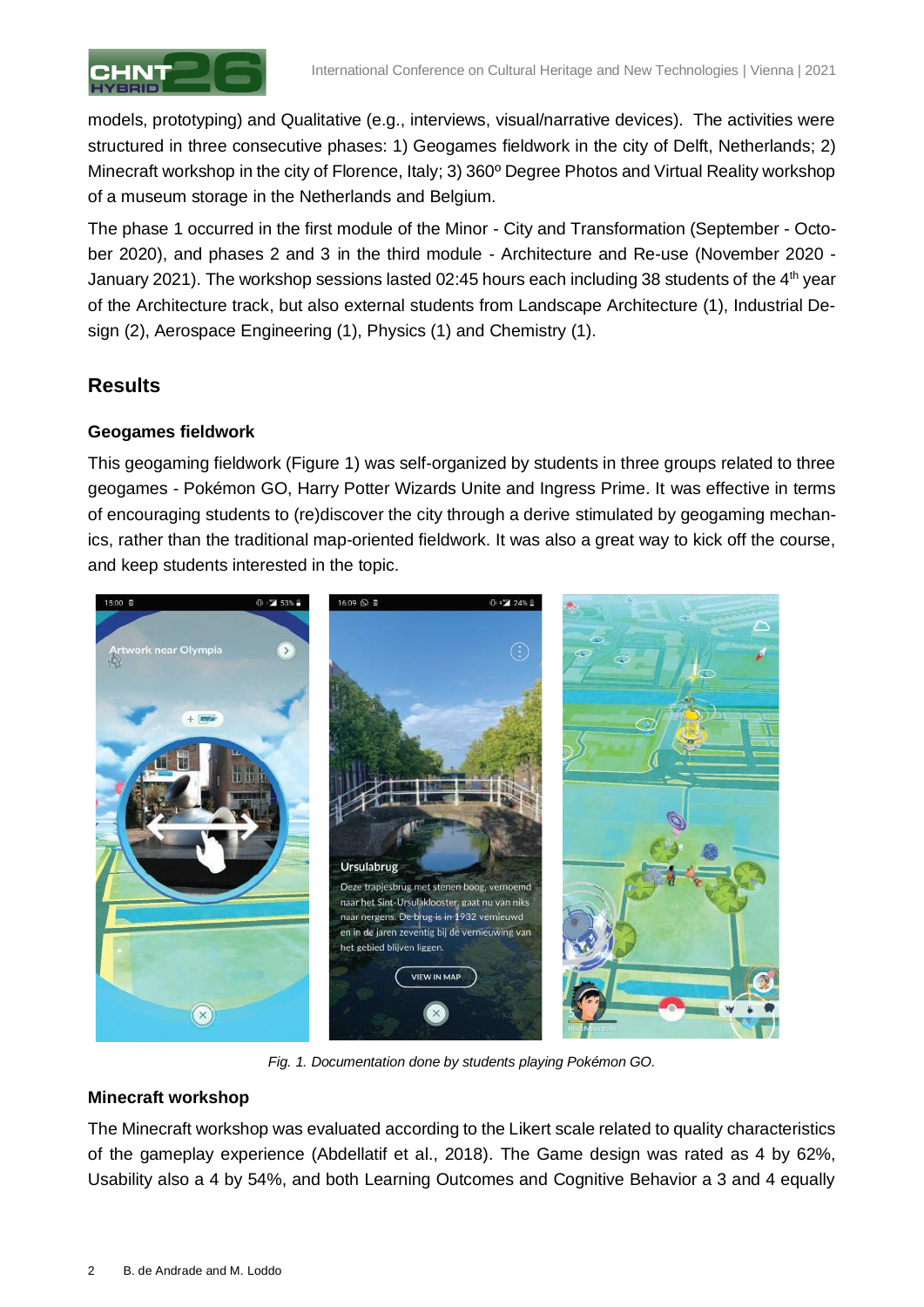

rated 46%. Most designs proposed greening streets and making them car-free zones. Some students proposed to bring back old uses such as a local marketplace. Some found the tool useful for initial design stages that do not require detailing. Others echoed that it is very blocky and not realistic. One student wrote down that "it is visually engaging and easy to change things in, creating easy consensus between a designing and commissioning group" (Fig. 2).



*Fig. 2. Example of design intervention articulating values and attributes.*

### **360º Degree Photos and Virtual Reality workshop**

The VR workshop was structured as a lecture and an interactive online 360º Degree Photos and VR explorations of museum storages (Fig. 3). After this, from a 5-points Likert scale, students filled out a survey on the topic. Results showed that students found both tools easy to navigate and interactive. For the 360º platform, 65% highlighted its interactive icons, which added information and explanations about the building and the object, implemented by extra pictures and hyperlinks to external data. For the VR platform, 75% recognized its immersive and powerful visualisation experience. Most of them (85%) agreed on the potential of these tools to tackle design problems, to give insights in experiencing a space before/during its construction, and to be able to visit buildings that are not accessible.

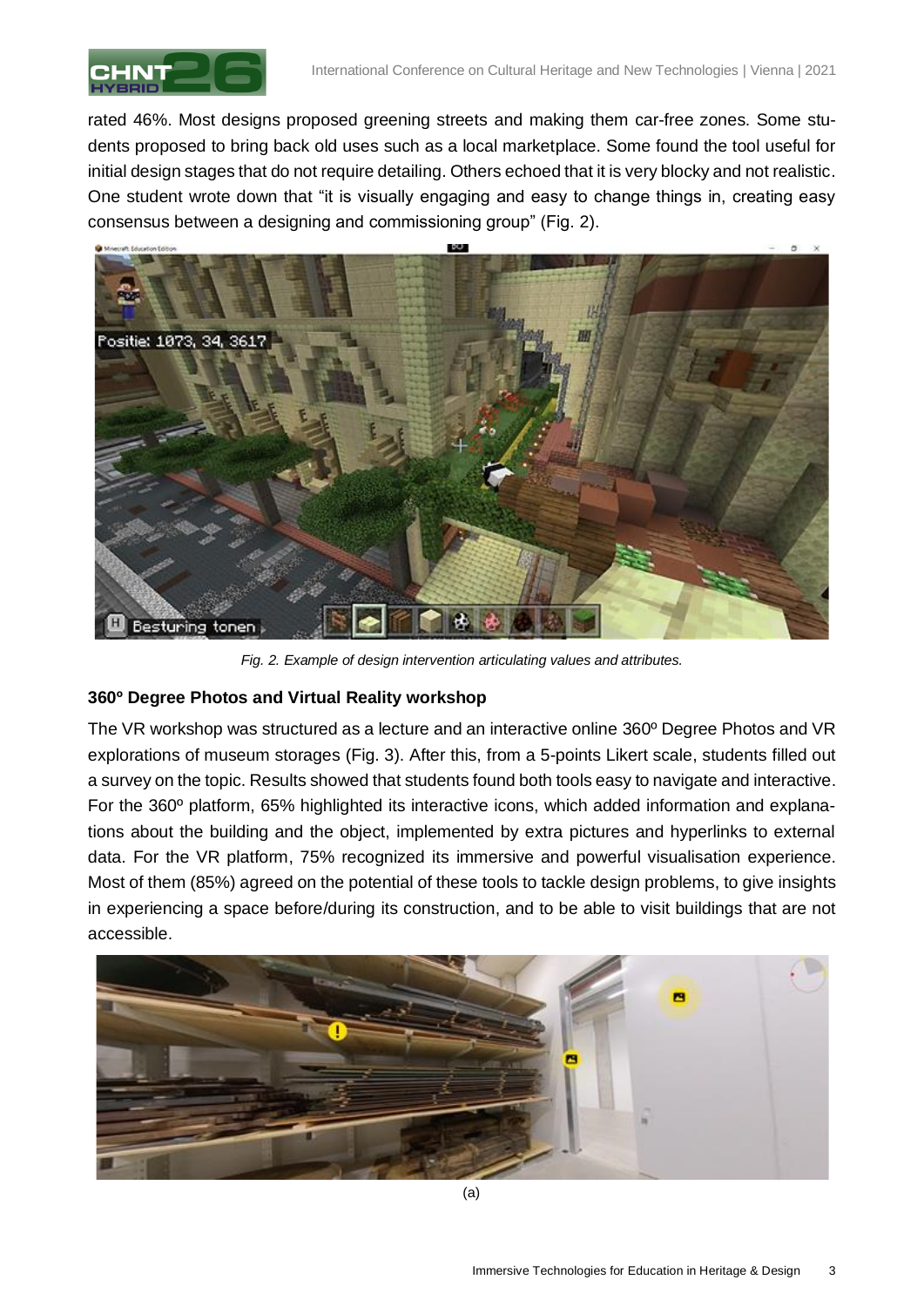



(b)

*Fig. 3. a): 360<sup>o</sup> photo of the storage facility of the Collection Centre Netherlands, Amersfoort. b) Virtual storage facility of the Museum Turnhout (Belgium) (Depot Turnhout, 2020, ICOM Belgium Flanders)*

## **Conclusion**

Despite the challenges of working during the COVID-19 pandemic, and not being able to organise and lead fieldwork, the blended methodology of the course has proved to be an alternative to foster critical and creative assignments. This physical-virtual blended approach and/ or some of its tools in different combinations can be useful and relevance for educators, researchers and practitioners of architectural schools. This pilot program is currently under evaluation to define to which extend it can be incorporated in the next two years.

## **Funding**

Bruno de Andrade's work was supported by his tenure-track career progression (2020/26) in Heritage, Values, and Project Decisions for Sustainability granted by the UNESCO Heritage & Values chair, Heritage and Architecture section, AE+T, BK, TUDelft.

Marzia Loddo's project has received funding from the European Union's Horizon 2020 research and innovation programme under the Marie Skłodowska-Curie grant agreement No 707404. The opinions expressed in this article solely reflect the author's view. The European Commission is not responsible for any use that may be made of the information presented here.

### **Author Contributions**

**Conceptualization:** Bruno **Data curation:** Bruno and Marzia **Formal Analysis:** Bruno **Funding acquisition:** Bruno and Marzia **Investigation:** Bruno and Marzia **Methodology:** Bruno **Project Administration:** Bruno and Marzia **Resources:** Bruno and Marzia **Software:** Bruno and Marzia **Supervision:** Bruno **Validation:** Bruno and Marzia